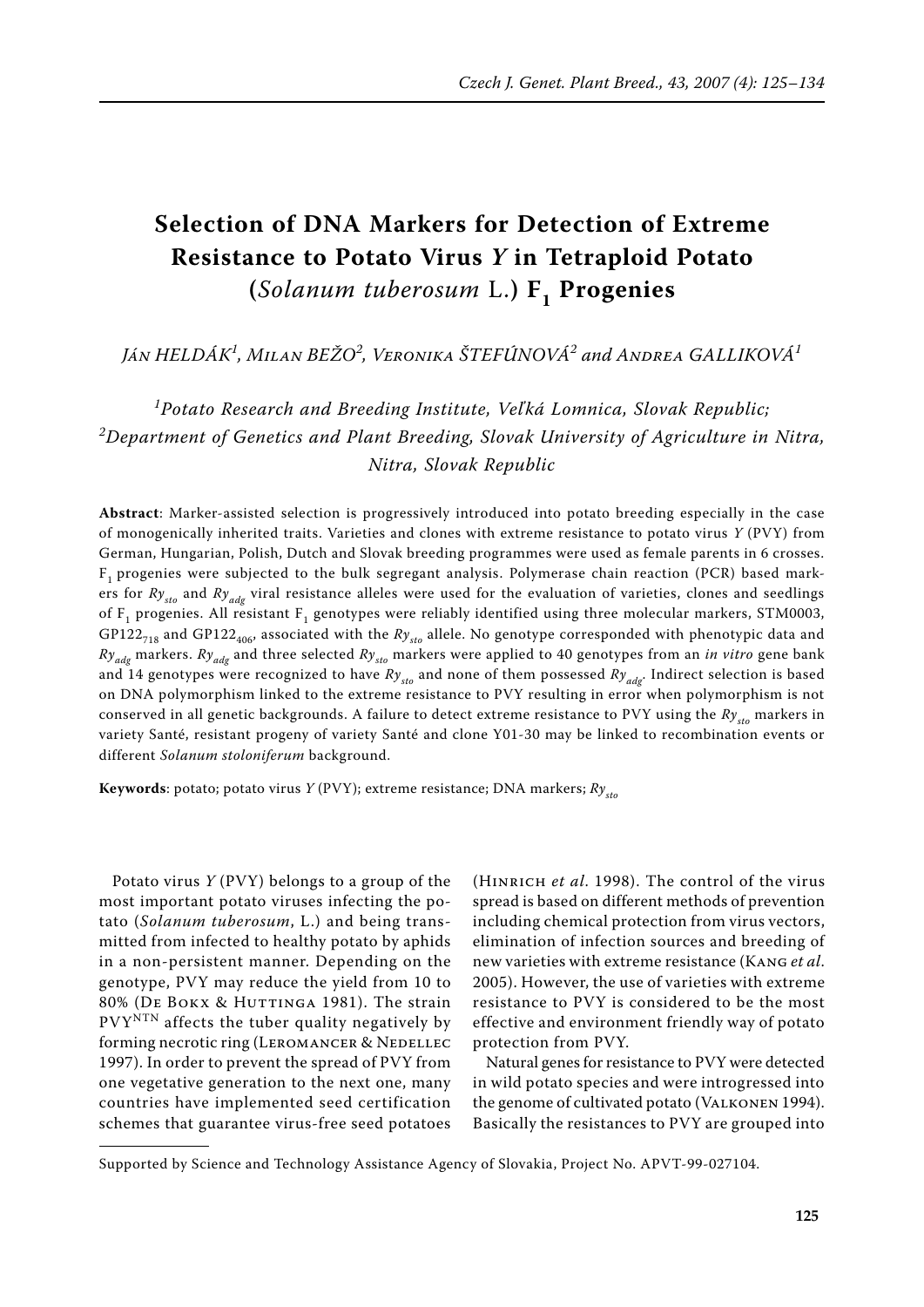two main classes. Hypersensitivity, expressed as a necrotic reaction to infection, is conferred by *N* genes. Plants with hypersensitive resistance (HR) show a local necrotic reaction or systemic necrosis, which inhibits the virus spread in spite of the virus presence in affected leaves. Extreme resistance (ER) is considered to be durable since *Ry* is effective against a wide range of known PVY strains. Plants with ER to the virus show no symptoms or limited necrosis when inoculated with PVY. Only an extremely low amount of the virus, if any, can be detected by sensitive techniques (Barker 1996; Solomon-Blackburn & Barker 2001).

ER genes introduced into the potato gene pool have originated from relatively few sources. The genes conferring extreme resistance to PVY are known in *Solanum tuberosum* subsp. *andigena*, *Solanum hougasii* and *Solanum stoloniferum* and were used in different breeding programmes (Swieźynski 1994). The *Ry<sub>adg</sub>* gene was introduced into various breeding lines, however it has not been used widely (Galvez *et al*. 1992). Resistance from *Solanum chacoense* is inherited in a dominant, monogenic way. Two varieties with resistance to PVY from *Solanum chacoense* were released from a Japanese breeding programme (Sato *et al*. 2006). Also, the extreme resistance to PVY from *Solanum stoloniferum* was introgressed into *Solanum tuberosum* and about 20 varieties in Europe were listed to carry the  $Ry_{sto}$  gene (Ross 1986).

The extreme resistance gene *Ryadg* from *Solanum tuberosum* subsp. *andigena* was mapped on chromosome XI (Hämälainen *et al*. 1997). The sequence characterized amplified region (SCAR) marker RYSC3 developed for the detection of *Ryadg* (Kasai *et al*. 2000) was used in breeding for resistance to PVY (Ruiz de Arcaute *et al*. 2002). Using map location marker 38-530 in RAPD along with segregating diploid F2 population from the cross of *Solanum chacoense* and *Solanum phureja* Juz. et Buk., the *Rychc* gene was deduced to be located on chromosome IX (Hosaka *et al*. 2001). The location of this gene is different from the locations of other genes of extreme resistance to PVY, possibly in one of the resistance gene clusters (SATO *et al.* 2006). The *Rysto* gene from *Solanum stoloniferum* was originally mapped on chromosome XI at the same position as *Ryadg* (Brigneti *et al*. 1997), two additional mapping attempts proved that it resides on chromosome XII (Flis *et al*. 2005; Song *et al*. 2005).

Genetic analyses of potato were usually carried out at a diploid level to avoid problems with

the heterozygous constitution of the cultivated potato. In this study tetraploid  $F_1$  populations were obtained from the crosses of genotypes with extreme resistance to PVY. Female  $Ry_{sto}$  parents were selected from different European breeding programmes and hybridized with PVY susceptible male parents. The hybrid populations obtained so far were used for the bulk segregant analysis, for the study of genetic relationships between *Rysto* varieties and for the screening of valuable markers for marker-assisted selection.

## **Material and methods**

The tetraploid  $F_1$  populations consisting of 370 genotypes from 6 different cross combinations (San × C2264, White Lady  $\times$  C2264, Santé  $\times$  C2264, Fanal  $\times$ C2264, Y 02-05 × Cicero, Y 02-90 × Cicero) were used for a virus resistance assay and for marker evaluation. These populations were obtained from *Solanum stoloniferum* varieties and clones with ER to PVY which had originated from breeding programmes in Poland, Hungary, the Netherlands, Germany and Slovakia. The groups of resistant (Bettina, Bobr, Boda, Fanal, Forelle, San, Santé, White Lady, Alva, Y 02-05, Y 02-14, Y 02-90, Y 02-112, Y 01-30) and susceptible (Agria, C2264, Desirée, Impala, Viola, Cicero) varieties and clones along with additional 20 genotypes from the gene bank of Potato Research and Breeding Institute, Veľ ká Lomnica, Slovakia were used for marker verification (Table 3).

Seedlings from the six combinations and ten virus-free plants of each variety and clone were mechanically inoculated with PVY suspension. Leaves were inoculated mechanically using a mixture which consisted of the sap of infected potato leaves with PVY-3 isolate (NTN strain) and 0.1M phosphate buffer pH 7.2.

The course of infection in individual plants was inspected visually for disease symptoms and tested by ELISA four weeks after inoculation. Antibodies for ELISA were purchased from Bioreba AG (Reinach, Switzerland). Plants were considered positive when the value of  $A_{405}$  was higher than 0.1.

After vegetation three tubers were collected from each plant and subsequently planted to examine the PVY presence in tuber progeny plants. Visual inspection and ELISA were performed four weeks after emergence. It was taken for sure that a genotype is resistant if it failed to become infected with PVY after mechanical inoculation and if no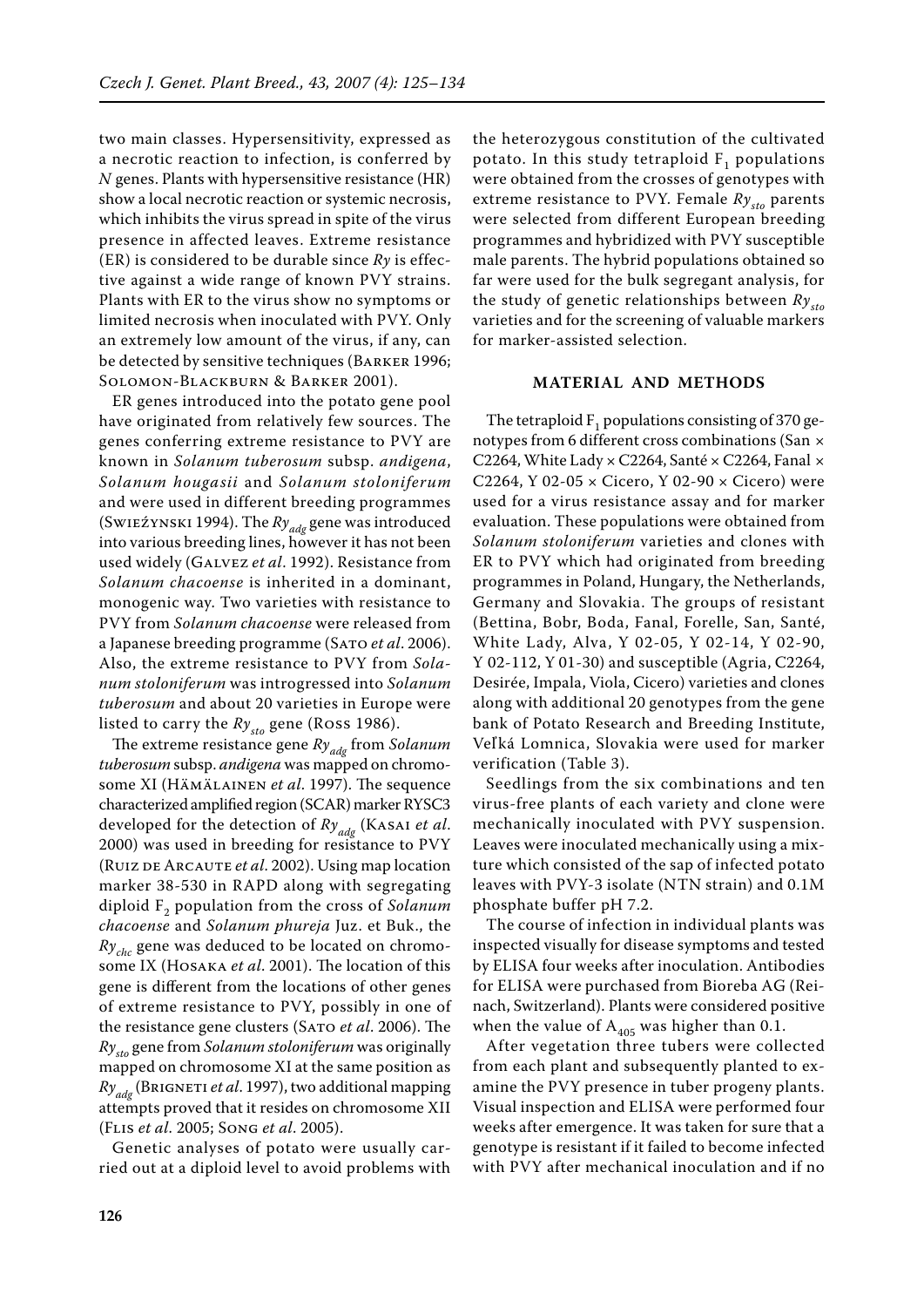infected tubers in the progeny were found by visual inspection and ELISA.

Resistant and susceptible pools were created on the basis of visual symptoms and ELISA readings. The resistant DNA bulk originated from 2 uninfected plants of 5 combinations (San  $\times$  C2264, White Lady  $\times$  C2264, Fanal  $\times$  C2264, Y 02-05  $\times$ Cicero,  $Y$  02-90  $\times$  Cicero) and the susceptible bulk using infected plants was prepared in the same way. Individual plants of both the resistant and the susceptible pool were also used in all combinations for verification of selected markers.

DNA was extracted from leaves according to the CTAB method (ROGERS & BENDICH 1994) with minor modifications. Young leaves (500 mg) frozen in liquid nitrogen were ground in a mortar and transferred into glass tubes with 3 ml of  $2 \times CTAB$  buffer. The mixture was incubated for 1 hour at 60°C. An equal volume of chloroform/isoamyl alcohol (24:1) was added and the tube was inverted for 5 min. After centrifugation (20 min, 3000 g) the supernatant was treated with RNase (10 mg/ml) for 1 hour at room temperature and repeatedly extracted with chloroform/isoamyl alcohol and centrifuged. DNA

Table 1. Primer sequences used for the PCR amplification of markers associated with  $Ry_{sto}$ ; restriction enzymes used to detect polymorphism are shown in brackets below the marker if required

| Marker name                      | Forward and reverse primer sequences $(5'-3')$                      | Annealing temperature (°C) |  |
|----------------------------------|---------------------------------------------------------------------|----------------------------|--|
| M33 <sup>a</sup><br>(Alul)       | GGC GAA GAA TTG TCA TCG CCG TTG<br>CCA GTG TAA TCC CAT AGG TCC GGG  | 56                         |  |
| M39 <sup>a</sup><br>(DdeI)       | AAT CTT GAG GAG GTT TTC AAA CTC<br>AAT TAG GTG ACA ACC AAT ATG AG   | 56                         |  |
| $M35^a$                          | GAC TGC GTA CAT GCA GAG TTA G<br>CGT ATT TGG AGA CTT AGA CCC AGT CC | 56                         |  |
| $GP163^a$                        | CTG CAG TTT TGA AAT TAC CAT CT<br>CTG CAG CCA ACT GAT AAC TCT CA    | 56                         |  |
| $CT182^a$                        | GGG AGG GAA CAA GTT ACT CTA<br>GCC AAC TTC TTA GGC CGT TTC          | 56                         |  |
| $GP122_{718}^{b}$<br>(EcoRV)     | TAT TTT AGG GGT ACT TCT TTC TTA<br>GAT ACT TCC AAC CGC TTC AC       | 53                         |  |
| $GP122_{406}^{\circ}$<br>(EcoRV) | CAA TTG GCT CCC GAC TAT CTA CAG<br>ACA ATT GCA CCA CCT TCT CTT CAG  | 53                         |  |
| GP81 <sup>b</sup>                | GCA GCG TTT CCT ACA AT<br>AGA GAC TAA TGC TGA AAA T                 | 50                         |  |
| $GP204^b$                        | CAT AGA TGG CTC AAA CAA CTC<br>GTG GAA ACA TGG CTT ACC              | 56                         |  |
| $GP269^b$                        | TCG CAA TGA AAG ATA AGC<br>TGT GAT AAA GAG TGT AGC AGT C            | 53                         |  |
| UBC857 <sup>b</sup>              | ACA CAC ACA CAC ACA CG                                              | 42                         |  |
| STM0003 <sup>d</sup>             | GGA GAA TCA TAA CAA CCA G<br>AAT TGT AAC TCT GTG TGT GTG            | 53                         |  |
| RYSC3 <sup>e</sup>               | ATA CAC TCA TCT AAA TTT GAT GG<br>AGG ATA TAC GGC ATC ATT TTT CCG A | 60                         |  |

<sup>a</sup>Brigneti *et al.* (1997), <sup>b</sup>Elis *et al.* (2005), 'Marczewski (personal communication), <sup>d</sup>Song *et al.* (2005), 'Kasai *et al.* (2000)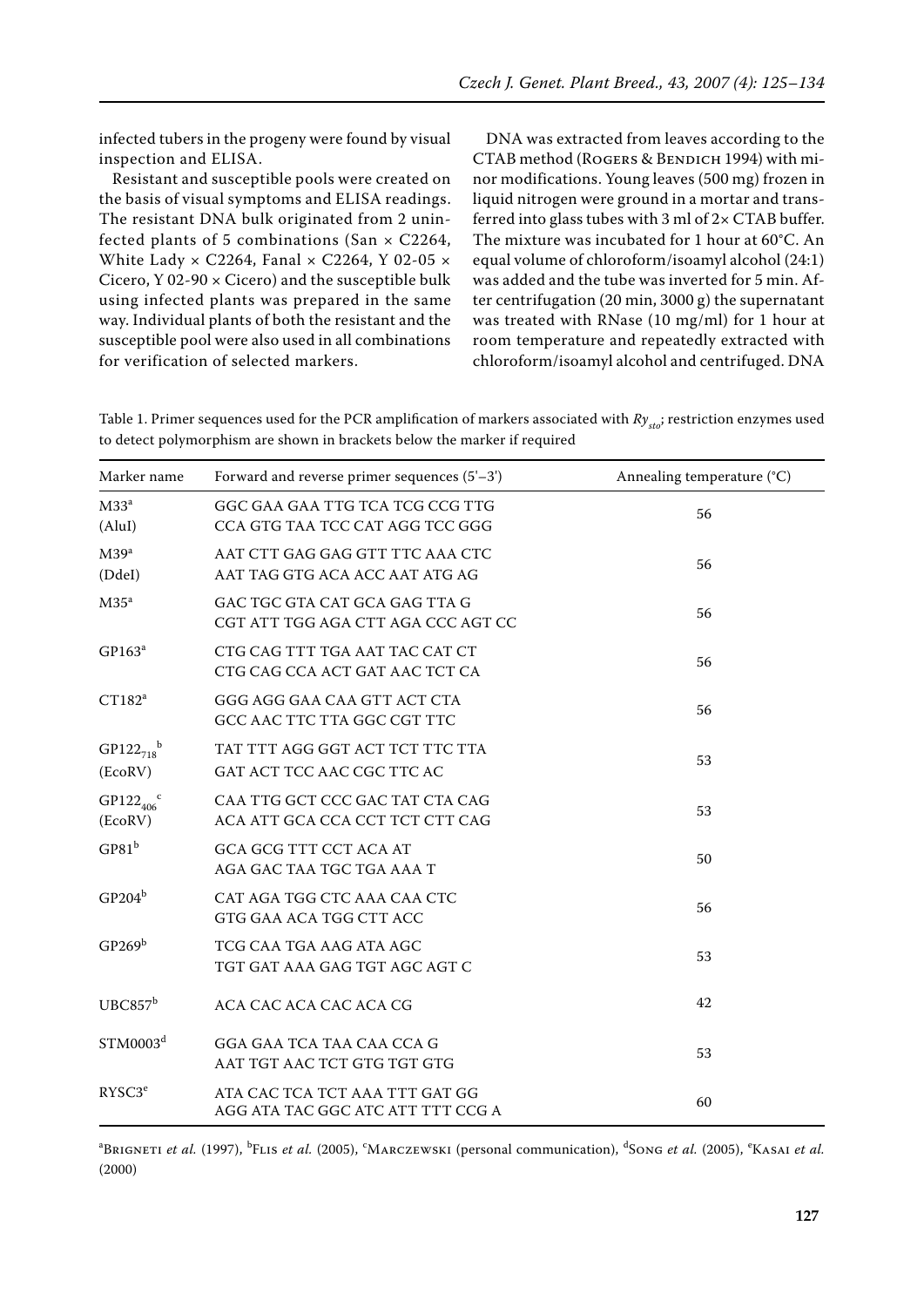was precipitated from the supernatant by adding 2/3 of the isopropanol volume and collected by 10 sec. spinning. The DNA pellet was rehydrated in high salt TE buffer, precipitated by two volumes of 100% ethanol and centrifuged. Purified DNA was washed in 80% ethanol, dried at room temperature and rehydrated in TE buffer. The final concentration of DNA was adjusted at 30 ng/μl.

PCR analysis was performed in 25 μl reaction volume which consisted of 1× PCR buffer (20mM Tris-HCl, 50mM KCl), 0.2mM of each dNTPs,  $3.0$ mM MgCl<sub>2</sub>,  $300$ nM primer, 1 U Taq DNA polymerase (Invitrogen) and 30 ng genomic DNA. The DNA was amplified at 94°C for 3 min followed by 40 cycles of denaturation at 94°C for 20 s, annealing for 25 s and extension at 72°C for 1 min, with final extension for 5 min. Primer sequences and annealing temperatures are shown in

Table 1. MJ Research PTC-200 was used for DNA amplification. PCR products were separated by electrophoresis in 1.5% agarose gel in Tris-Borate-EDTA  $(1 \times$  TBE) buffer and visualised with ethidium bromide staining. Alternatively PCR products were separated in 6% polyacrylamide gels and visualised with silver staining. Polymorphic bands were scored as present or absent and their goodness-of-fit to the expected 1:1 segregation ratio was checked by chi-square test.

### **Results**

Virus-free plants of resistant and susceptible varieties along with clones and  $370 F<sub>1</sub>$  plantlets from 6 crosses were mechanically inoculated using a PVY suspension at 4–6 leaf stage. Visible symptoms of PVY infection were recorded on plants of

| Genotype         |                                                  |                           | Country of origin Type of resistance Source of resistance | ELISA ( $A_{405}$ ) after infection/in progeny |
|------------------|--------------------------------------------------|---------------------------|-----------------------------------------------------------|------------------------------------------------|
| Bettina          | ${\rm D}$                                        | ER                        | $Ry_{sto}$                                                | 0.01/0.02                                      |
| Fanal            | D                                                | ER                        | $Ry_{sto}$                                                | 0.02/0.02                                      |
| Forelle          | D                                                | ER                        | $R y_{\rm \scriptscriptstyle S}$                          | 0.02/0.03                                      |
| Bobr             | PL                                               | $\rm ER$                  | $R\ensuremath{y_{\mathit{sto}}}$                          | 0.02/0.02                                      |
| Boda             | PL                                               | ER                        | $Ry_{sto}$                                                | 0.02/0.02                                      |
| San              | PL                                               | ER                        | $R\ensuremath{y_{\mathit{sto}}}$                          | 0.02/0.03                                      |
| Santé            | $\rm NL$                                         | ER                        | $R y_{\rm \scriptscriptstyle S}$                          | 0.01/0.02                                      |
| White Lady       | HU                                               | ER                        | $Ry_{sto}$                                                | 0.01/0.02                                      |
| Alva             | SK                                               | ER                        | $Ry_{sto}$                                                | 0.02/0.02                                      |
| $\Upsilon$ 01-30 | SK                                               | ER                        | unknown                                                   | 0.02/0.02                                      |
| $\Upsilon$ 02-05 | $\ensuremath{\mathbf{SK}}\xspace$                | ER                        | $R\ensuremath{y_{\mathit{sto}}}$                          | 0.04/0.04                                      |
| $Y$ 02-14        | <b>SK</b>                                        | ER                        | $R y_{\scriptscriptstyle sto}$                            | 0.03/0.03                                      |
| $Y$ 02-90        | $\ensuremath{\mathbf{SK}}\xspace$                | $\rm ER$                  | $R y_{\scriptscriptstyle sto}$                            | 0.02/0.02                                      |
| $Y$ 02-112       | SK                                               | $\rm ER$                  | $Ry_{sto}$                                                | 0.03/0.03                                      |
| Agria            | D                                                | $\boldsymbol{\mathsf{S}}$ |                                                           | 2.00/2.00                                      |
| Desirée          | $\rm NL$                                         | $\boldsymbol{\mathsf{S}}$ |                                                           | 2.00/2.00                                      |
| Impala           | $\rm NL$                                         | S                         |                                                           | 2.00/2.00                                      |
| Cicero           | $\rm NL$                                         | $\mathbf S$               |                                                           | 2.00/2.00                                      |
| C2264            | $\ensuremath{\mathbf{SK}}\xspace$                | $\boldsymbol{\mathsf{S}}$ |                                                           | 2.00/2.00                                      |
| Viola            | $\ensuremath{\mathbf{S}}\ensuremath{\mathbf{K}}$ | $\boldsymbol{\mathsf{S}}$ |                                                           | 2.00/2.00                                      |

Table 2. Results of ELISA after infection with PVY in tuber progeny

The value of ELISA reading higher than 0.1 was considered positive for the presence of PVY in the tested sample ER – extreme resistance; S – susceptibility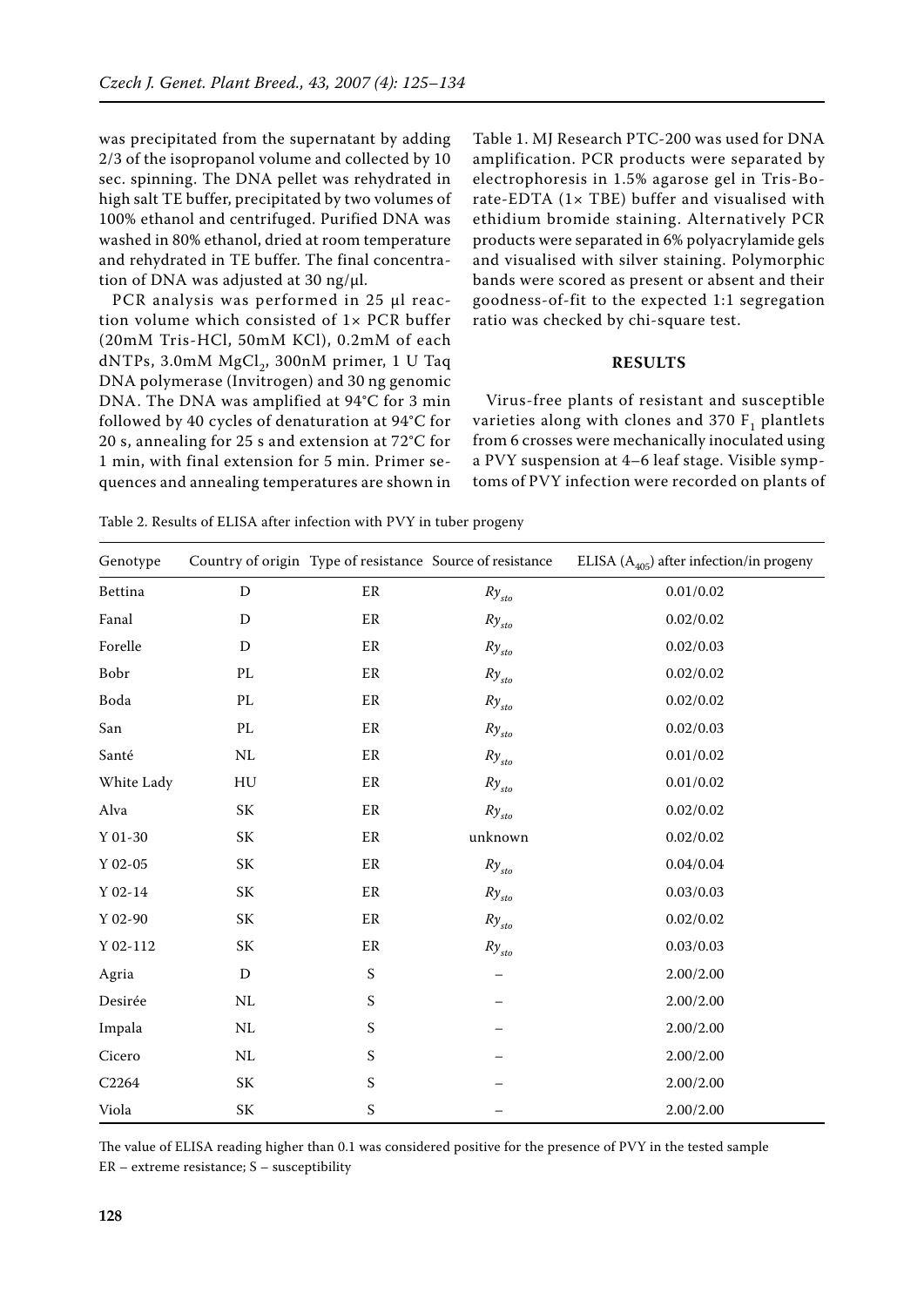| Genotype          | Marker ${\rm STM0003}$ | Marker $\mathrm{GPI22}_{718}$    | Marker $\mathrm{GPI22}_{406}$ | Marker RYSC3 |
|-------------------|------------------------|----------------------------------|-------------------------------|--------------|
| Bettina           | $\! + \!$              | $\boldsymbol{+}$                 | $\, +$                        |              |
| Bobr              | $^{+}$                 | $^{+}$                           | $^{+}$                        |              |
| Boda              | $^{+}$                 | $^{+}$                           | $^{+}$                        |              |
| Fanal             | $^{+}$                 | $^{+}$                           | $^{+}$                        |              |
| Forelle           | $^{+}$                 | $^{+}$                           | $^{+}$                        |              |
| San               | $^{+}$                 | $^{+}$                           | $^{+}$                        |              |
| Santé             |                        |                                  |                               |              |
| White Lady        | $^{+}$                 | $\begin{array}{c} + \end{array}$ | $^{\rm +}$                    |              |
| $\mathbf{Alva}$   | $^{+}$                 | $^+$                             | $^{+}$                        |              |
| $\Upsilon$ 01-30  |                        |                                  |                               |              |
| $\Upsilon$ 02-05  | $^{+}$                 | $^{+}$                           | $^{+}$                        |              |
| $\Upsilon$ 02-14  | $\,{}^+$               | $^{+}$                           | $^{+}$                        |              |
| $\Upsilon$ 02-90  | $\hbox{ }$             | $^{+}$                           | $^{+}$                        |              |
| $\Upsilon$ 02-112 | $^{\mathrm{+}}$        | $^{+}$                           | $^{+}$                        |              |
| Agria             |                        |                                  |                               |              |
| $\rm C2264$       |                        |                                  |                               |              |
| Desirée           |                        |                                  |                               |              |
| Impala            |                        |                                  |                               |              |
| Viola             |                        |                                  |                               |              |
| Cicero            |                        |                                  |                               |              |
| Albina            |                        |                                  |                               |              |
| Breza             |                        |                                  |                               |              |
| Ciklamen          | $^{+}$                 | $^{+}$                           | $^{+}$                        |              |
| Čajka             |                        |                                  |                               |              |
| $\rm Eta$         |                        |                                  |                               |              |
| Iva               |                        |                                  |                               |              |
| Jarabina          |                        |                                  |                               |              |
| King Edward       |                        |                                  |                               |              |
| Lipa              |                        |                                  |                               |              |
| Lipta             |                        |                                  |                               |              |
| Livera            |                        |                                  |                               |              |
| Lomnica           |                        |                                  |                               |              |
| Lúčnica           |                        |                                  |                               |              |
| Nela              |                        |                                  |                               |              |
| Patria            |                        |                                  |                               |              |
| Rema              |                        |                                  |                               |              |
| Solara            | $^{\mathrm{+}}$        | $^{+}$                           | $^{+}$                        |              |
| Sosna             |                        |                                  |                               |              |
| Tatranka          |                        |                                  |                               |              |
| Vila              |                        |                                  |                               |              |

Table 3. The presence of markers STM0003,  $\mathrm{GPI22}_{718}$   $\mathrm{GPI22}_{406}$  and RYSC3

 $+$  = presence of marker,  $-$  = absence of marker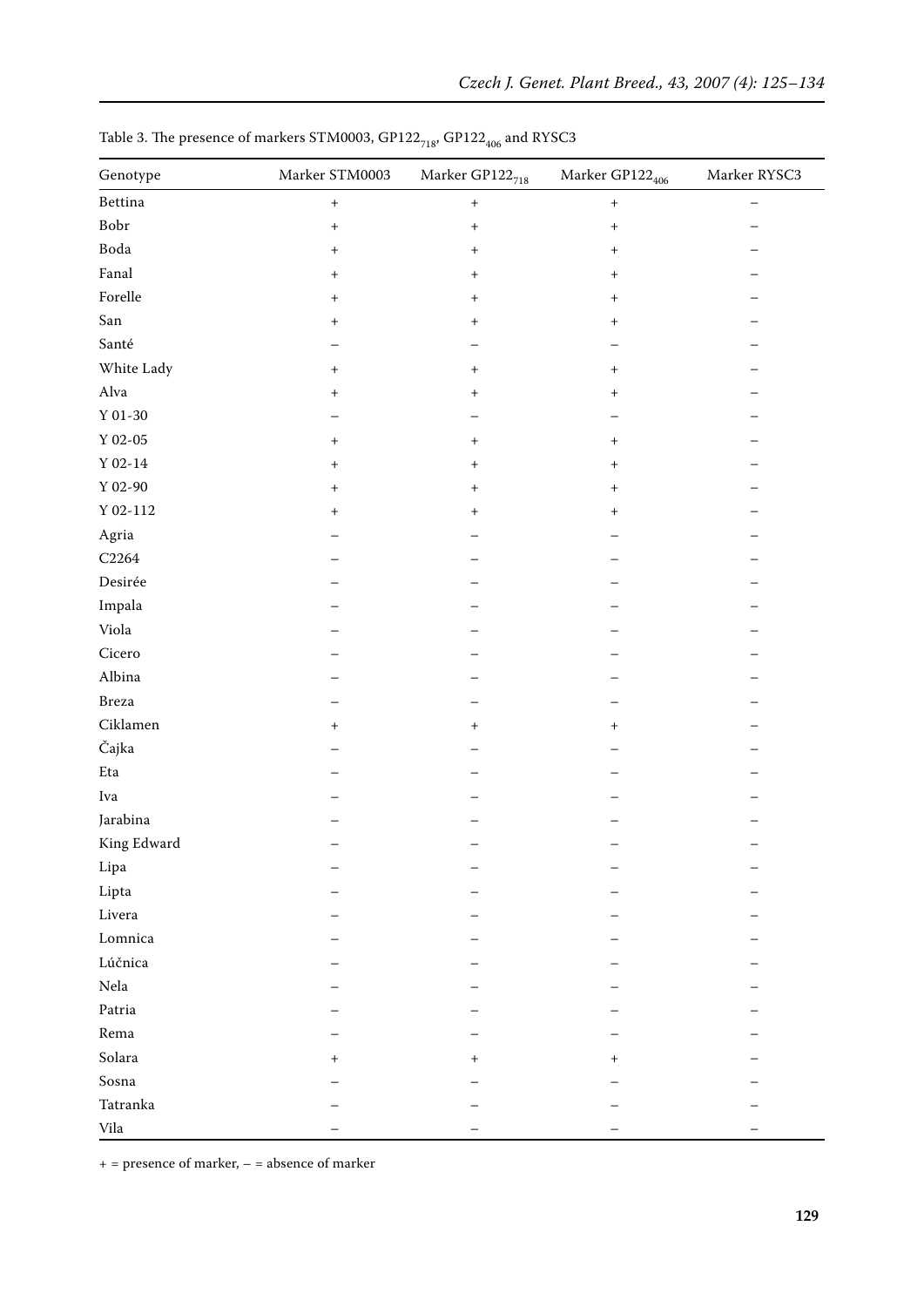susceptible genotypes 3–5 weeks after inoculation. The symptoms of PVY infection on plants were exhibited as mosaic, rugosity, and vein necrosis on leaves in susceptible genotypes. Young uninoculated leaves from each plant were analysed for the presence of virus antigen. The presence of PVY was proved in each plant by visual symptoms of PVY infection and confirmed by ELISA (Table 2). There was no evidence of PVY accumulation in newly developed leaves of resistant genotypes.

Three tubers were taken from each inoculated plant and planted in the glasshouse. Infected plants of susceptible genotypes showed clear visual symptoms on leaves and the presence of PVY was confirmed by ELISA four weeks after emergence (Table 2). Plants grown from infected tubers of susceptible genotypes exhibited more enhanced symptoms than primarily infected plants.

No symptoms were developed on plants of resistant genotypes. ELISA did not reveal PVY in plants without symptoms and without visible necrotic reaction. The ratio of resistant to susceptible genotypes was near the 1:1 ratio and did not differ significantly from this ratio for a single gene present in heterozygous stage (Ryryryry) in all parental genotypes with extreme resistance to PVY (Table 4).

Using the cleavage amplified polymorphic sequence (CAPS) markers  $GPI22_{718}$  and  $GPI22_{406}$ PCR amplicons were obtained which after digestion with EcoRV showed polymorphism between resistant and susceptible varieties, clones (Table 3) and genotypes from the crosses San  $\times$  C2264, White Lady  $\times$  C2264, Fanal  $\times$  C2264, Y 02-05  $\times$  Cicero and Y 02-90 × Cicero (Table 5). Restriction profiles of resistant and susceptible genotypes from the cross San × C2264 are shown in Figure 1. The use of marker STM0003 resulted in the amplification of a small about 110 bp product found in PAGE as a clear band present in all resistant genotypes. The segregation ratios of phenotypic data did not differ from segregation ratios based on three PCR markers (Table 5).

Neither variety Santé nor resistant genotypes from the cross Santé  $\times$  C2264 displayed the resistant associated bands of 718 bp (GP122 $_{718}$ ), 406 bp  $(GP122_{406})$  and 110 bp (STM0003) in size. Additionally, the utility of RYCS3 marker for detection of *Ryadg* was not proved in PCR.

The markers GP81, GP204, GP269 and UBS857 did not show full congruence with the results of  $GP122_{718}$ ,  $GP122_{406}$  and STM0003 markers in 5 combinations. The markers M33, M35, M39, GP163 and CT182 did not correlate with phenotypic data and ELISA readings.

Totally 80 genotypes from different breeding programmes were tested. All the three markers were found in Polish varieties San, Bobr, Boda, German varieties Forelle, Fanal, Bettina, Solara, in Hungarian varieties White Lady, Ciklamen, in Slovak variety Alva and in clones Y02-05, Y02-14, Y02-90, Y02-112. The extreme resistance was confirmed in the clone Y01-30 using infection tests, but no adequate PCR products were found with  $Ry_{sto}$  and  $Ry_{ads}$  markers.

#### **Discussion**

In our experiments varieties with known resistance to PVY (Bettina, Fanal, Forelle, Santé, White

| Cross                     | Observed segregation ratio in the number<br>of plants after infection $(n)$ |             | Theoretical       | $x^2$ value |
|---------------------------|-----------------------------------------------------------------------------|-------------|-------------------|-------------|
|                           | resistant                                                                   | susceptible | segregation ratio |             |
| $San \times C2264$        | 28                                                                          | 32          | 1:1               | 0.13        |
| Santé $\times$ C2264      | 21                                                                          | 29          | 1:1               | 0.64        |
| White Lady $\times$ C2264 | 45                                                                          | 33          | 1:1               | 0.92        |
| Fanal $\times$ C2264      | 24                                                                          | 29          | 1:1               | 0.24        |
| Y 02-05 $\times$ Cicero   | 22                                                                          | 24          | 1:1               | 0.04        |
| $Y$ 02-90 $\times$ Cicero | 40                                                                          | 43          | 1:1               | 0.05        |

Table 4. Segregation of PVY resistant and susceptible genotypes after mechanical infection of seedlings of six crosses

The critical value of  $\chi^2$  test is 3.84 for  $P_{0.05}$  and 6.635 for  $P_{0.01}$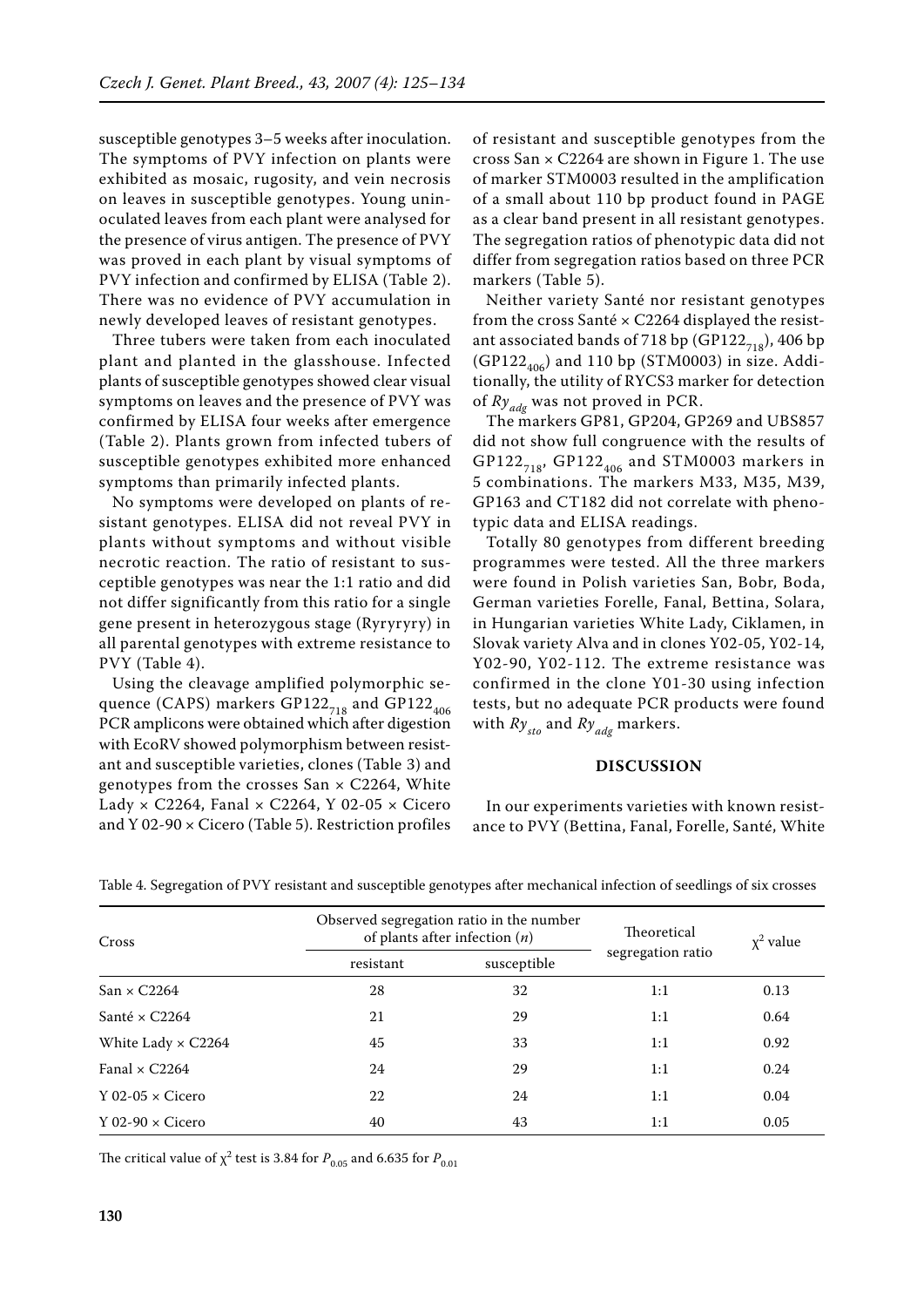| Cross                     | Observed segregation ratio in the number<br>of plants after infection $(n)$ |             | Theoretical       | $x^2$ value |
|---------------------------|-----------------------------------------------------------------------------|-------------|-------------------|-------------|
|                           | resistant                                                                   | susceptible | segregation ratio |             |
| (a) STM0003               |                                                                             |             |                   |             |
| $San \times C2264$        | 28                                                                          | 32          | 1:1               | 0.13        |
| Santé × C2264             | $\mathbf{0}$                                                                | 50          | 1:1               | $25.0*$     |
| White Lady $\times$ C2264 | 45                                                                          | 33          | 1:1               | 0.92        |
| Fanal $\times$ C2264      | 24                                                                          | 29          | 1:1               | 0.24        |
| Y 02-05 $\times$ Cicero   | 22                                                                          | 24          | 1:1               | 0.04        |
| Y 02-90 $\times$ Cicero   | $40\,$                                                                      | 43          | 1:1               | $0.05\,$    |
| (b) GP122 <sub>718</sub>  |                                                                             |             |                   |             |
| $San \times C2264$        | 28                                                                          | 32          | 1:1               | 0.13        |
| Santé × C2264             | $\Omega$                                                                    | 50          | 1:1               | $25.0*$     |
| White Lady $\times$ C2264 | 45                                                                          | 33          | 1:1               | 0.92        |
| Fanal $\times$ C2264      | 24                                                                          | 29          | 1:1               | 0.24        |
| $Y$ 02-05 $\times$ Cicero | 22                                                                          | 24          | 1:1               | 0.04        |
| Y 02-90 $\times$ Cicero   | $40\,$                                                                      | 43          | 1:1               | 0.05        |
| (c) $GP122_{406}$         |                                                                             |             |                   |             |
| $San \times C2264$        | 28                                                                          | 32          | 1:1               | 0.13        |
| Santé × C2264             | $\mathbf{0}$                                                                | 50          | 1:1               | $25.0*$     |
| White Lady $\times$ C2264 | 45                                                                          | 33          | 1:1               | 0.92        |
| Fanal $\times$ C2264      | 24                                                                          | 29          | 1:1               | 0.24        |
| Y 02-05 $\times$ Cicero   | 22                                                                          | 24          | 1:1               | 0.04        |
| Y 02-90 $\times$ Cicero   | $40\,$                                                                      | 43          | 1:1               | 0.05        |

Table 5. Segregation of PVY resistant and susceptible genotypes determined by PCR using specific primers in seedlings of six crosses

The critical value of chi-square test is 3.84 for  $P_{0.05}$  and 6.635 for  $P_{0.01}$ \*significant difference (*P* ≤ 0.01)



Figure 1. Patterns of the amplified DNA of PVY resistant and susceptible genotypes from the cross San × C2264 indicating CAPS marker GP122<sub>718</sub> after digestion with *EcoRV* 

M – DNA ladder as molecular size marker (1200 bp, 800 bp, 400 bp), RP – resistant parent San, SP – susceptible parent C2264, RB – resistant bulk, SB – susceptible bulk, R – resistant individual, S – susceptible individual; the arrow points to the marker product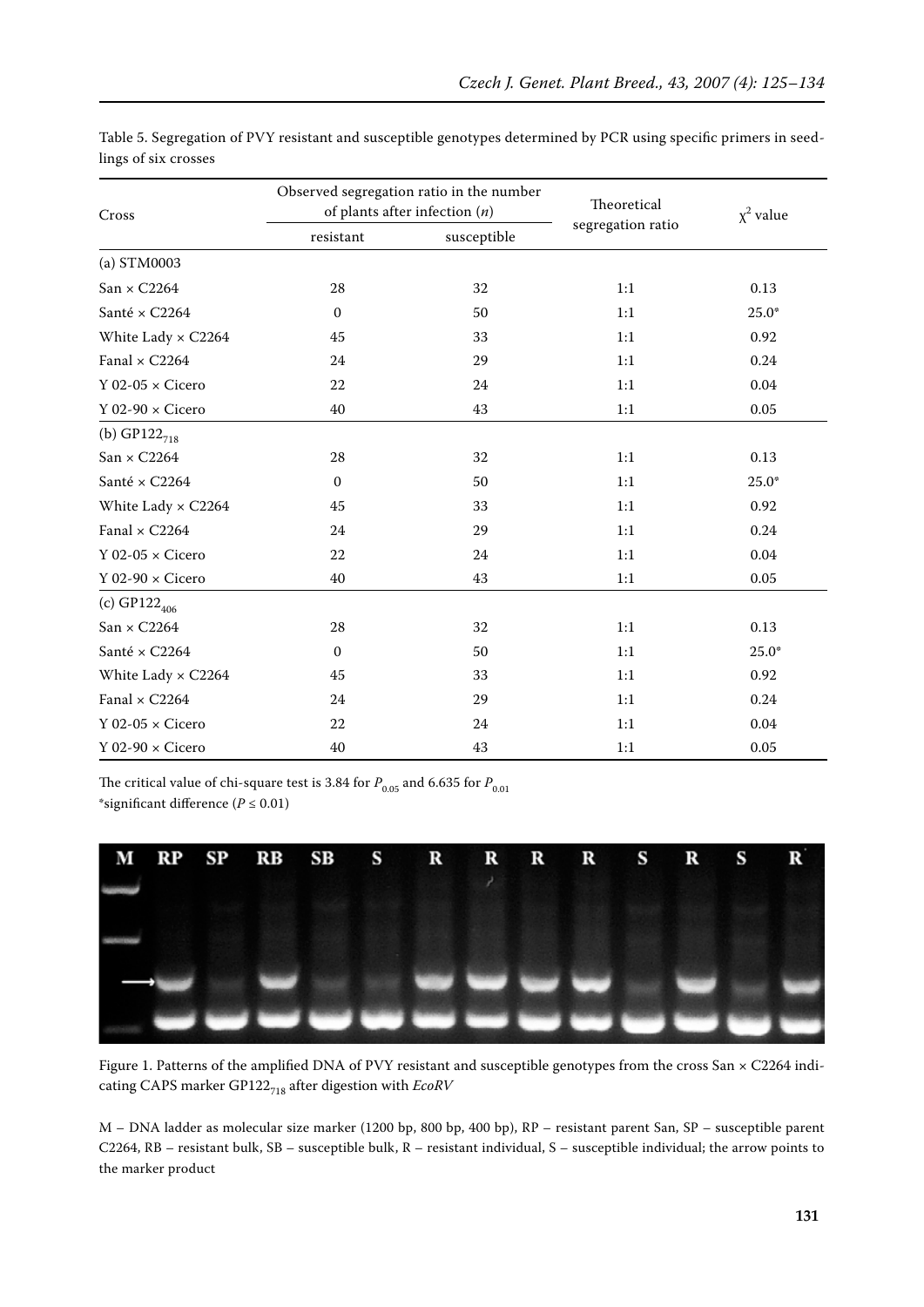Lady) were used along with the varieties and clones the resistance of which was determined on the basis of PVY infection tests. Resistant varieties and clones exhibited no symptoms after infection. We did not observe any limited necrosis at the place of infection. The virus did not replicate and did not spread into the uninfected tissues and tubers of resistant genotypes. Additionally, no plants grown from the tubers of inoculated resistant material showed any symptoms and no virus was detected by ELISA. Thus all resistant genotypes originating from Polish, Hungarian, German, Dutch and Slovak breeding programmes met the requirements for extreme resistance to PVY (Valkonen 1994; Solomon-Blackburn & Barker 2001). On the other hand, plants of the varieties Desirée, Impala, Viola, Cicero and clone C2264 showed mosaic symptoms, mottling and vein necrosis with the virus detected by ELISA.

The SCAR marker RYSC3 (Kasai *et al.* 2000) for the selection of genotypes with resistance from *Solanum tuberosum* subsp. *andigena* was not detected in any PVY resistant varieties tested in this study. The same is true also of the German (Song *et al*. 2005) and Polish varieties (Flis *et al*. 2005). These results are in accordance with the conclusion of Galves *et al*. (1992) that *Solanum tuberosum* subsp. *andigena* was used as a source of extreme resistance to PVY mainly in breeding programmes in North and South America.

The use of one  $F_1$  generation, where one of the parents was of  $Ry_{sto}$  genotype with different pedigree history, resulted in the selection of different markers. Applications of such markers for the selection of PVY resistant genotypes may lead to inconsistent results. Therefore in this study the resistant bulk was assembled from DNA samples isolated from 10 resistant plants, two DNA samples from 5 crosses where  $Ry_{\rm st0}$  parents originated from different breeding programmes. So it was possible to select quickly and reliably 3 markers associated with  $Ry_{sto}$  – STM0003, GP122<sub>718</sub> and GP122<sub>406</sub> (Flis *et al*. 2005; Song *et al*. 2005; Marczewski, personal communication). Only these three markers co-segregated with all resistant genotypes of five  $F_1$  populations. None of the markers identified by Brigneti *et al*. (1997) showed polymorphism between resistant and susceptible DNA pools. The failure to use these markers could be connected with insufficient pedigree information (GEBHARDT & VALKONEN 2001) or the markers could be associated with recombination events in crosses and could participate in dissociation between the marker and the phenotype.

The allele  $Ry-f_{sto}$  was mapped on chromosome XII and marker GP122 $_{718}$  was successfully used for the detection of this allele in German and Polish varieties which possess extreme resistance from *Solanum stoloniferum* (Flis *et al*. 2005). On the contrary, Song *et al*. (2005) failed to select the extremely resistant Polish varieties using the same marker GP122<sub>718</sub> concluding that  $Ry - f_{sto}$  and  $Ry_{sto}$ represent two different genes for extreme resistance to PVY. The analysis of 370  $F<sub>1</sub>$  individuals from crosses of German, Polish, Hungarian and Slovak varieties and clones with three markers (STM0003, GP122<sub>718</sub> and GP122<sub>406</sub>) provided the unambiguous identification of resistant genotypes of 5 combinations supporting the idea that  $Ry_{sto}$ and  $Ry-f_{\text{sto}}$  may represent the same allele.

On the basis of segregation ratios of phenotypic data in the progenies of the varieties San, Santé, Fanal, White Lady and clones Y 02-05 and Y02-90 it was confirmed that extreme resistance to PVY is inherited by a single dominant gene. The results of the analysis obtained with molecular markers were in accordance with phenotypic data except for the variety Santé, progeny of Santé and one clone Y01-30. Clone CPC 2093(sto) found in the pedigree of variety Santé (http://www.dpw.wau. nl/pv/) possessed extreme resistance to PVY from *Solanum stoloniferum*. The failure to detect extreme resistance in the variety Santé, in its progeny and in clone Y01-30 using markers for  $Ry_{sto}$  and *Ry<sub>adg</sub>* detection allows us to speculate about the more unlike alleles derived from different sources of *Solanum stoloniferum* that were introgressed into cultivated potato.

Molecular markers are used in genetic studies (KARDOLUS et al. 1998), variety differentiation (Kormuťák *et al*. 1999; Braun & Wenzel 2004/5; Braun *et al*. 2004/5; Moisan-Thiery *et al*. 2005), identification of genes conferring resistance to diseases and pests (Niewöhner *et al*. 1995; Celebi-Toprak *et al*. 2002) and in marker-assisted selection (MAS). MAS in the breeding context involves scoring indirectly for the presence or absence of a desired phenotype based on banding patterns of molecular markers located in or near the genes controlling resistance to PVS (Marczewski *et al*. 2001, 2002), resistance to PVX (Ritter *et al*. 1991; Kanyuka *et al*. 1999), resistance to PVM (Marczewski *et al*. 2006) and resistance to PVY. Banding patterns of STM003,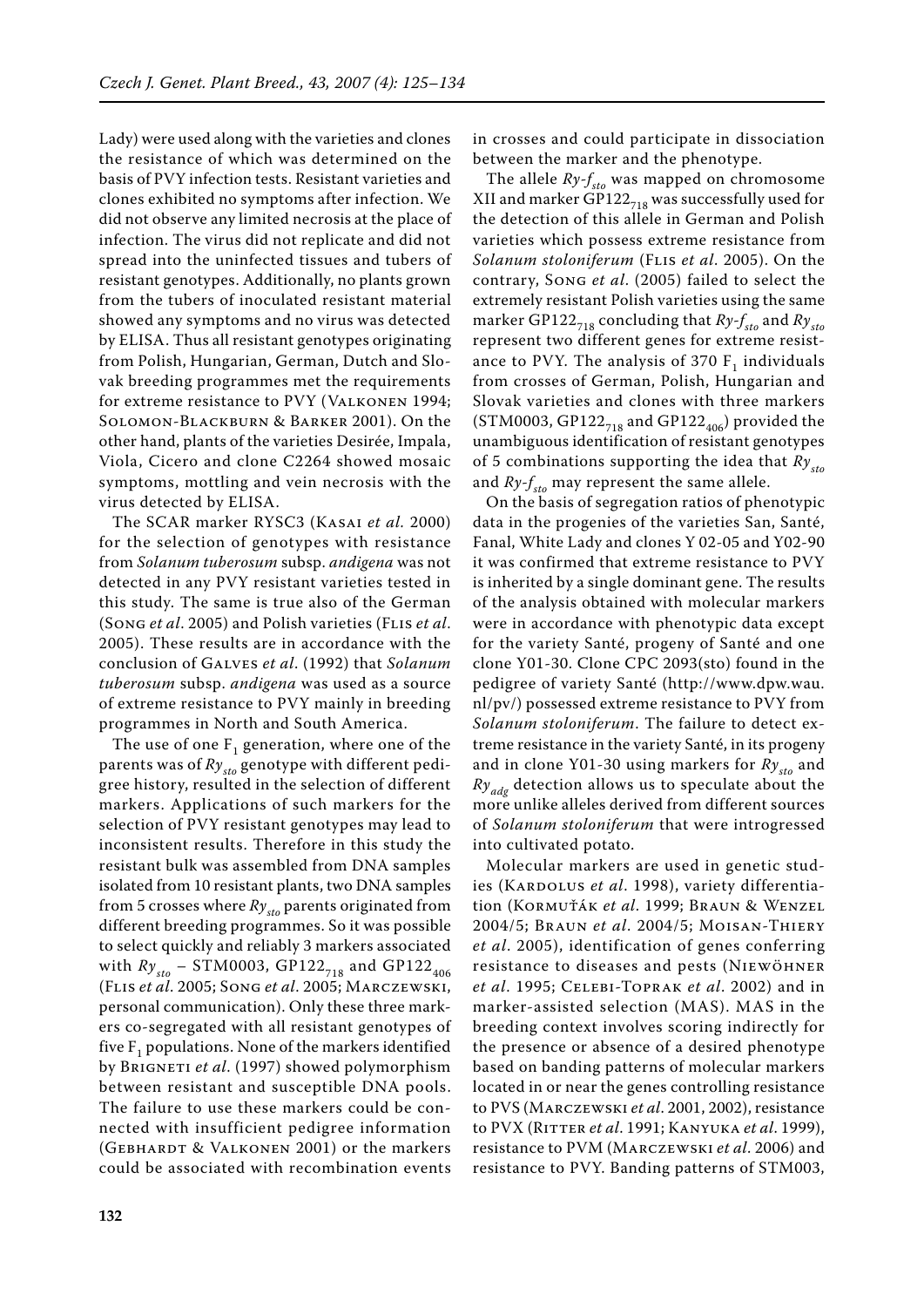GP122 $_{718}$  a GP122 $_{406}$  are indicative of the presence or absence of a  $Ry_{sto}$  and can be used for selection purposes. There is still a lack of evidence on the nature of extreme resistance in variety Santé and on its relationship to different sources of extreme resistance from *Solanum stoloniferum*.

*Acknowledgements.* We are grateful to Dr. A. Kormuťák for reading the manuscript and providing his critical review.

#### **R e f e r e n c e s**

- Barker H. (1996): Inheritance of resistance to potato virus *Y* and *A* in progeny obtained from potato cultivars containing gene *Ry*, evidence for a new gene for extreme resistance to PVA. Theoretical and Applied Genetics, **93**: 710–716.
- Braun A., Wenzel G. (2004/5): Molecular analysis of genetic variation in potato (*Solanum tuberosum* L.). I. German cultivars and advances clones. Potato Research, **47**: 81–92.
- Braun A., Schullehner K., Wenzel G. (2004/5): Molecular analysis of genetic variation in potato (*Solanum tuberosum* L.). II. International cultivar spectrum. Potato Research, **47**: 93–100.
- BRIGNETI G., GARCIA-MAS J., BAULCOMBE D.C. (1997): Molecular mapping of the potato virus *Y* resistance gene  $Ry_{sto}$  in potato. Theoretical and Applied Genetics, **94**: 198–203.
- Celebi-Toprak F., Slack S.A., Jahn M.M. (2002): A new gene,  $Ny_{thr}$ , for hypersensitivity to potato virus *Y* from *Solanum tuberosum.* Theoretical and Applied Genetics, **104**: 669–674.
- De Bokx J.A., Huttinga H. (1981): Potato virus *Y*. CMI/AAB Description of P1ant Viruses No. 242.
- Flis B., Hennig J. Strelczyk-Zyta D., Gebhardt C. MARCZEWSKI W. (2005): The *Ry-f<sub>sto</sub>* gene from *Solanum stoloniferum* for extreme resistance to Potato virus *Y* maps to potato chromosome XII and is diagnosed by PCR marker GP122 $_{718}$  in PVY resistant cultivars. Molecular Breeding, **15**: 95–101.
- Galvez R., Mendoza H.A., Fernandez-Northcote E.N. (1992): Herencia de la imunidad al virus *Y* de la papa (PVY) en clones derivados de *Solanum tuberosum* ssp. *andigena*. Fitopatologia, **27**: 8–15.
- GEBHARDT C., VALKONEN J.P.T. (2001): Organization of genes controlling disease resistance in the potato genome. Annual Review of Phytopathology, **39**: 79–102.
- Hämäläinen J.H., Watanabe K.N., Valkonen J.P.T., Arihara A., Plaisted R.L., Pehu E., Miller L., Slack

S.A. (1997): Mapping and marker-assisted selection for a gene for extreme resistance to potato virus *Y*. Theoretical and Applied Genetics, **94**: 192–197.

- Hinrich J., Berger S., Shaw J.G. (1998): A hypersensitive response-like mechanism is involved in resistance of potato plants bearing the  $Ry_{sto}$  gene to the potyviruses potato virus *Y* and tobacco etch virus. Journal of General Virology, **79**: 167–176.
- Hosaka K., Hosaka Y., Mori M., Maida T., Matsunaga H. (2001): Detection of a simplex RAPD marker linked to resistance to potato virus *Y* in a tetraploid potato. American Potato Journal, **78**: 191–196.
- Kang B.-C., Yeam I., Jahn M.M. (2005): Genetics of plant virus resistance. Annual Review of Phytopathology, **43**: 581–621.
- Kanyuka K., Bendahmane A., Rouppe Van Den Voort J.N.A.M., Van Der Vossen E.A.G., Baulcombe D.C. (1999): Mapping of intra-locus duplications and introgressed DNA: aids to map-based cloning of genes from complex genomes illustrated by physical analysis of the *Rx* locus in tetraploid potato. Theoretical and Applied Genetics, **98**: 679–689.
- Kardolus J.P., Van Eck B.J., Van Den Berg R.G. (1998): The potential of AFLPs in biosystematics: a first application in *Solanum* taxonomy (Solanaceae). Plant Systematics and Evolution, **210**: 87–103.
- Kasai K., Morikawa Y., Sorri V.A., Valkonen J.P.T., GEBHARDT C., WATANABE K.N. (2000): Development of SCAR markers to the PVY resistance gene *Ryadg* based on a common feature of plant disease resistance genes. Genome, **43**: 1–8.
- Kormuťák A., Heldák J., Šubová D. (1999): Soluble proteins and isoesterases as taxonomic markers tested on nine wild *Solanum* species and eight Slovakian potato varieties. Potato Research, **42**: 619–626.
- LEROMANCER M., NEDELLEC M. (1997): Effect of plant genotype, virus isolate and temperature on the expression of the potato tuber necrotic ringspot disease (PTNRD). Plant Pathology, **46**: 104–111.
- Marczewski W., Talarczyk A. Hennig J. (2001): Development of SCAR markers linker to the *Ns* locus in potato. Plant Breeding, **120**: 88–90.
- MARCZEWSKI W., HENNIG J., GEBHARDT C. (2002): The Potato virus S resistance gene *Ns* maps to potato chromosome VIII. Theoretical and Applied Genetics, **105**: 564–567.
- Marczewski W., Strelczyk-Zyta D., Hennig J., WITEK K., GEBHARDT C. (2006): Potato chromosome IX and XI carry genes for resistance to potato virus *M*. Theoretical and Applied Genetics, **112**: 1232–1238.
- Moisan-Thiery M., Marhadour S., Kerlan M.C., Dessenne N., Perramant M., Gokelaere T., Le